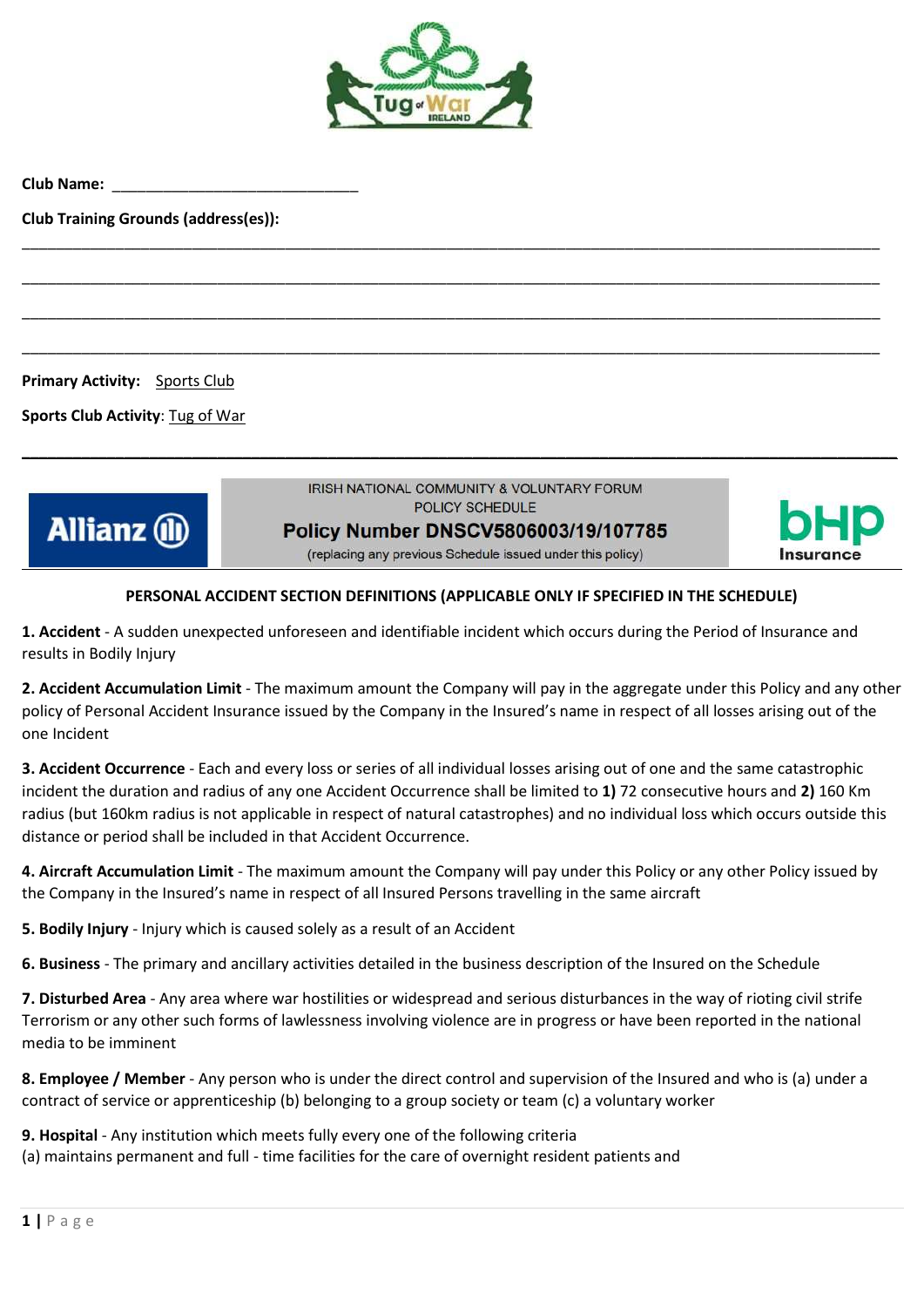(b) has diagnostic and therapeutic facilities for the surgical and medical diagnosis treatment and care of injured and sick persons by or under the supervision of a staff of Medical Practitioners and

(c) continuously provides 24 hours a day nursing service supervised by State Registered nurses or equivalent qualifications and (d) is not other than incidentally an institution which provides full time facilities solely for

i) mentally ill or intellectually disabled persons

ii) nursing or convalescing

iii) drug addicts

iv) alcoholics

**10. Incident -** All individual losses arising out of and directly occasioned by one sudden unexpected, specific event occurring at an identifiable time and place

**11. Insured Person** - All Employees / Members of the Insured

**12. Ireland** - shall mean The Republic of Ireland and Northern Ireland

**13. Medical Practitioner** - Any legally qualified medical practitioner other than (a) an Insured Person (b) a member of the immediate family of an Insured Person

**14. Operative Time** Whilst engaged on the Insured Person's occupation duties or activities for the Business including travelling directly to or from any meeting function practice fixture or engagement which forms part of the Insured Person's occupation duties or activities

## **15**. **Benefit** shall mean

| 1 Death                                                                                        | €75,000 |
|------------------------------------------------------------------------------------------------|---------|
| 2 Loss of two or more Limbs or both Eyes or one of each                                        | €75,000 |
| 3 (a) Loss of one Limb or Eye                                                                  | €75,000 |
| (b) Permanent total loss of speech                                                             | €75,000 |
| (c) Permanent total loss of hearing                                                            |         |
| i) in both ears                                                                                | €75,000 |
| ii) in one ear                                                                                 | €22,500 |
| 4 Permanent Total Disablement from gainful employment of any and every kind                    | €75,000 |
| 5 Temporary Total Disablement from usual occupation duties or activities for the Business €100 |         |

Benefit 5 is payable per week for a maximum of 104 weeks

Benefit 5 is not payable for the first 14 days of any period of disablement

**6** Medical Expenses necessarily incurred in the treatment of the Insured Person up to €3,500

## **16 Loss of Limb** shall mean

**(a)** in the case of a leg loss by permanent physical severance at or above the ankle or permanent and total loss of use of a complete foot or leg

**(b)** in the case of an arm loss by permanent physical severance of the four fingers at or above the meta carpo phalangeal joints (where the fingers join the palm of the hand) or permanent and total loss of use of a complete arm or hand

**17 Loss of Eye** shall mean Permanent total loss of sight which will be considered as having occurred

**(a)** in both eyes if the Insured Person is declared blind on the authority of a fully qualified ophthalmic specialist.

**(b)** in one eye if the degree of sight remaining after correction is 3/60 or less on the Snellen scale (meaning seeing at 3 feet what the Insured Person should see at 60 feet)

**18 Medical Expenses** shall mean the cost of medical surgical or other remedial attention treatment or appliances given or prescribed by a Medical Practitioner and all Hospital nursing home and ambulance charges not recoverable from any other source